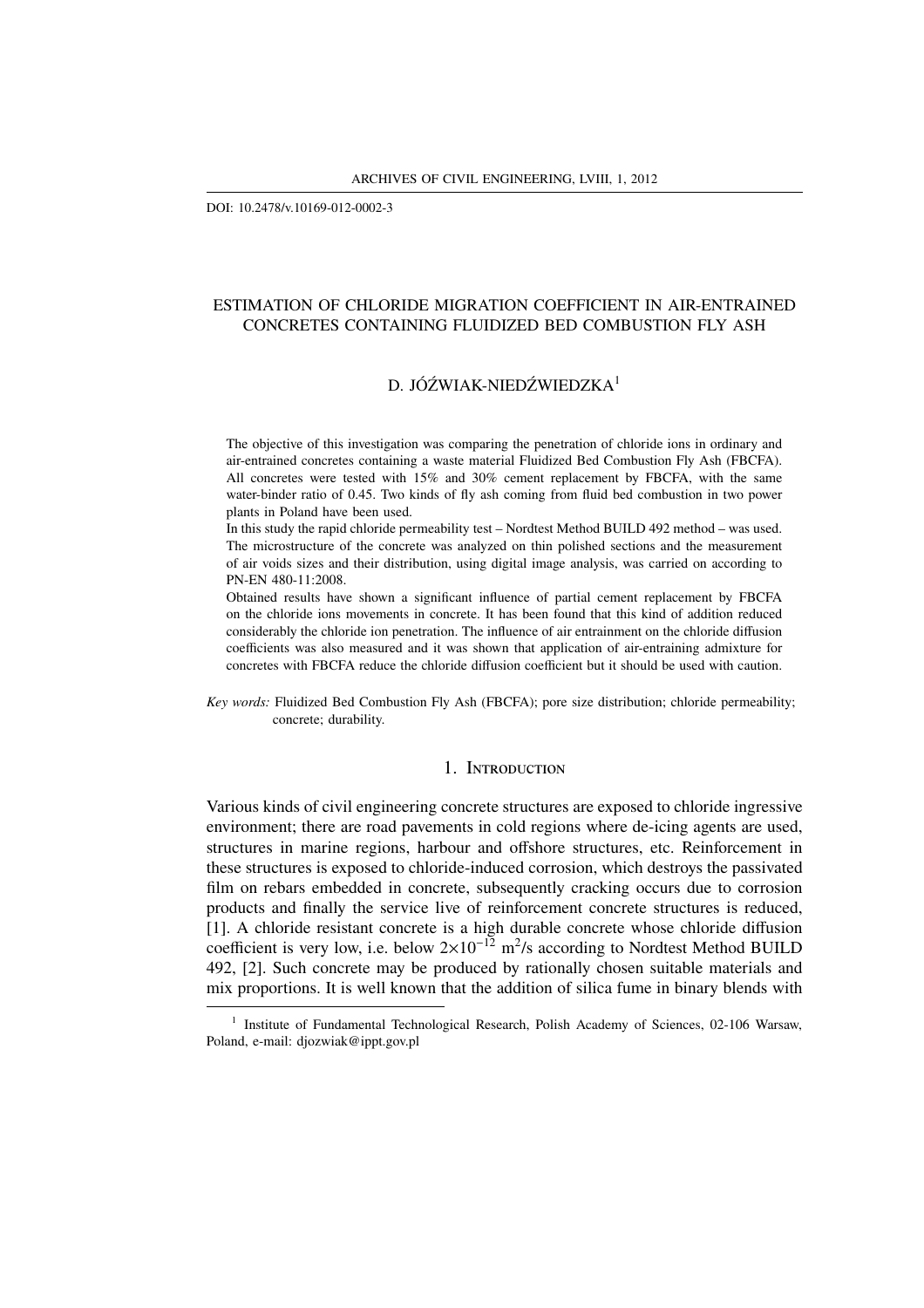Portland cement positively contributes to reduce the permeability of chloride ions into concrete, [3]. Studies in the early 1970s [4], demonstrated that the addition of natural pozzolana to Portland cement (PC) may reduce the chloride diffusion coefficient of concrete by three times. Addition of fly ash has an even more significant effect on the diffusion coefficient [4], due to the reduction of permeability and diffusivity of concrete. When mineral additions are used as substitutes for cement, the pore size becomes smaller. In concretes with partial cement replacement when compared with the ordinary concrete, a higher total volume of mercury intrusion (MIP) is observed. However, most of this volume is concentrated in pores with size smaller than 50 nm, [5], that are not suitable for penetrating of chlorides. At early ages, the cement paste is more porous when the mineral addition is used but later in hardened concrete the transition zone between aggregate and matrix becomes denser as a result of the use of pozzolana. The concrete containing mineral addition is therefore finally less susceptible to the ingress of harmful chloride ions, [6][7].

Since the sustainability development is more and more important for our infrastructure, the new by-product Fluidized Bed Combustion Fly Ash (FBCFA) is taken into consideration as a concrete ingredient. Due to the limestone in the combustion process and the low temperature of combustion (appr. 850◦C) FBCFA differs distinctly in its physical, chemical and mineralogical properties from the ash commonly used as mineral additive in concrete industry, [3]. Several investigations on application of FBCFA were already carried out, with sometimes contradicting results, [8-13]. The amount of  $Ca(OH)_2$  in cement pastes is reduced in case of cement pastes with FBCFA addition compared with control one. Therefore FBCFA shows better pozzolanic activity compared to traditional fly ash, [9]. Havlica et al. [10] have found that FBCFA exhibited different hydraulic properties, yielding C-S-H phase and ettringite as main product of hydratation. Conn et al. [11] have shown that FBCFA cannot be used as a cement replacement in concrete due to its unacceptably high sulfur content, while later Zieliński [11], Chugh et al. [13] and Glinicki [14] proved that FBCFA can be used in concrete application if rational proportions are maintained.

Mechanically activated FBCFA was found to be more effective in increasing the compressive strength of mortars and concretes. At the content of 35% in case of mortars as well as at the 40% in case of concretes good effects were observed at ages of 7, 28 and 90 days, [11]. The influence of FBCFA on both the fresh mix properties and concrete strength was tested in [14]; the results showed benefits in strength and durability of FBCFA applications as concrete component. Chugh et al. [13] built piers to support photo-voltaric arrays and three years later the piers showed no signs of deterioration of any kind and the achieved strength values exceeded the design expectations.

The FBCFA is a relatively new by-product and its influence on the concrete durability, e.g. on chloride ions diffusion was never before tested in a systematic way. In this paper the influence of FBCFA on the chloride migration coefficient in air-entrained and non air-entrained concrete is analyzed on the basis of test results. Two kinds of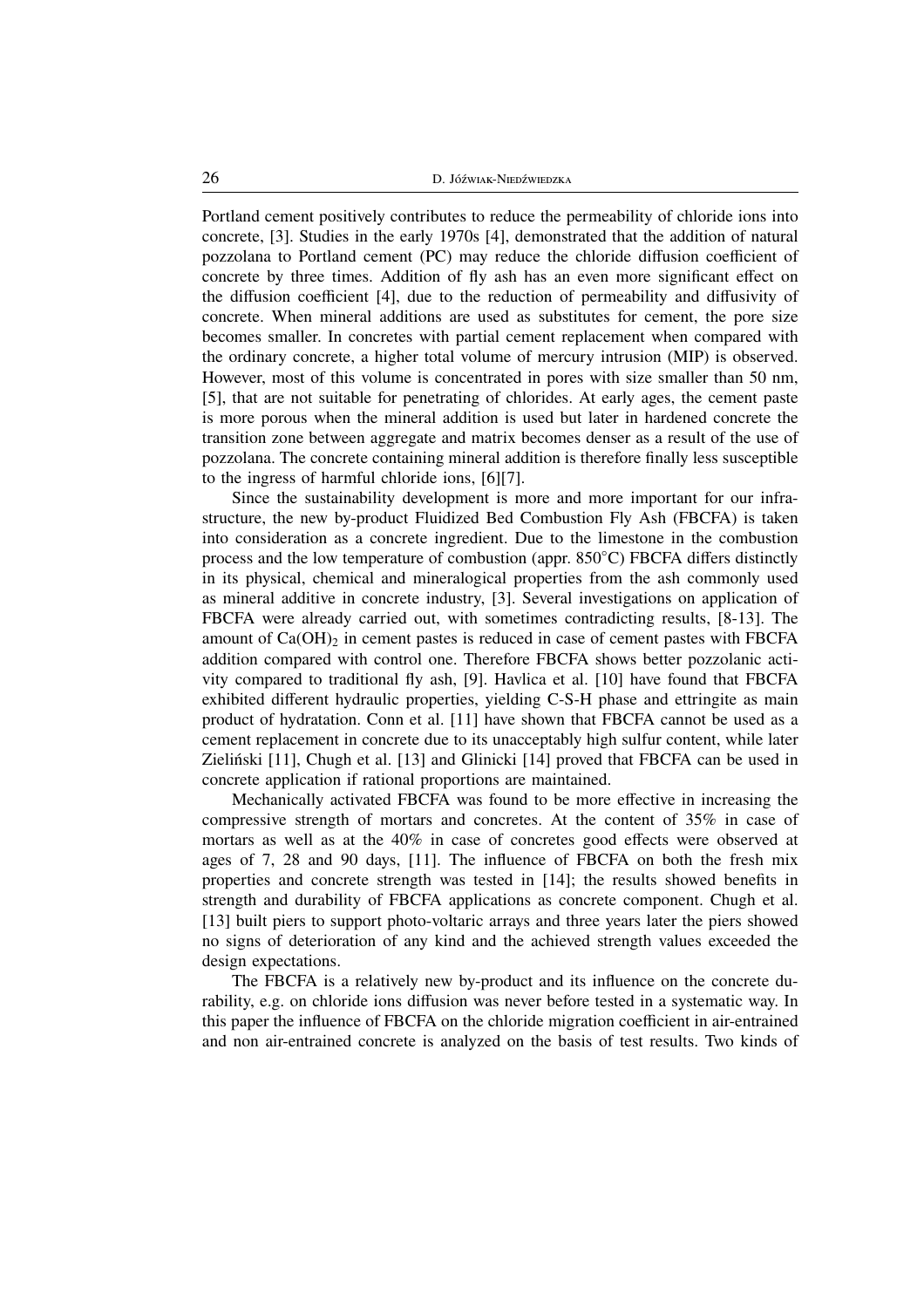FBCFA coming from selected power plants in Poland were studied. The effects of cement replacement by fluidized fly ash on the migration of chloride ions in concretes were investigated during 360 days and the air-void microstructure were determined. Additionally the dependency between compressive strength and chloride diffusion coefficient was studied.

## 2. EXPERIMENTAL PROGRAM AND DETAILS

#### 2.1. MATERIALS AND MIXTURE PROPORTIONS

Two series of concretes were made; 'B' – ordinary concrete and 'C' – with air-entraining admixture. Ordinary Portland cement type I from Małogoszcz cement plant was used. Gravel from "Niwka" deposit, fractions  $2-8$  mm and  $8-16$  mm, and river sand fraction  $0\div 2$  mm, were used and constant water to binder ratio w/b = 0.45 was maintained for all mixes. To keep the relatively constant slump and a porosity of fresh mix around 5%÷6% in air-entrained concretes (class XD3 according to PN-EN 206-1:2003, [15]) different amounts of superplasticisers were applied. Fluidized fly ash from hard and brown coal combustion in the thermal-electric power station denoted respectively "K" and "T" were used. The reference concretes were made without FBCFA. The Portland cement mass was replaced by FBCFA in 15% and 30%. Chemical and physical properties of Portland cement type I, ordinary fly ash and CFBC fly ash are shown in Table 1. Table 2 presents the mix design proportions for 10 different concretes with different cement replacement by two kinds of FBCFA.

For each mix three cylindrical specimens  $(Ø 100 mm \times 200 mm)$  for chloride migration tests were cast and cured. One test was performed on three specimens (Ø 100 mm×50 mm). The compressive strength*fc*, was determined on concrete cubes 150 mm (six specimen for each mix) and air-voids content – 100 mm (two specimens for each mix). All the specimens were demoulded after 48 h and stored in water at room temperature until the testing day.

### 2.2. DESCRIPTION OF TEST PROCEDURE FOR NT BUILD 492 TEST

The chloride penetration test for this study was based on the standard of NordTest Build 492 – Non-Steady State Migration Test, [2]. The principle of the test is to subject the concrete to external electrical potential applied across the specimen and to force chloride ions to migrate into it, [16]. After the specified period of time, depending of the initial current intensity, the specimen is split open and sprayed with silver nitrate solution, which reacts to give white insoluble silver chloride on contact with chloride ions. This provides a simple physical measurement of the depth (Fig. 1) to which the sample has been penetrated and has the advantage of being unaffected by the chemistry of the pore solution within different varieties of concrete, [17].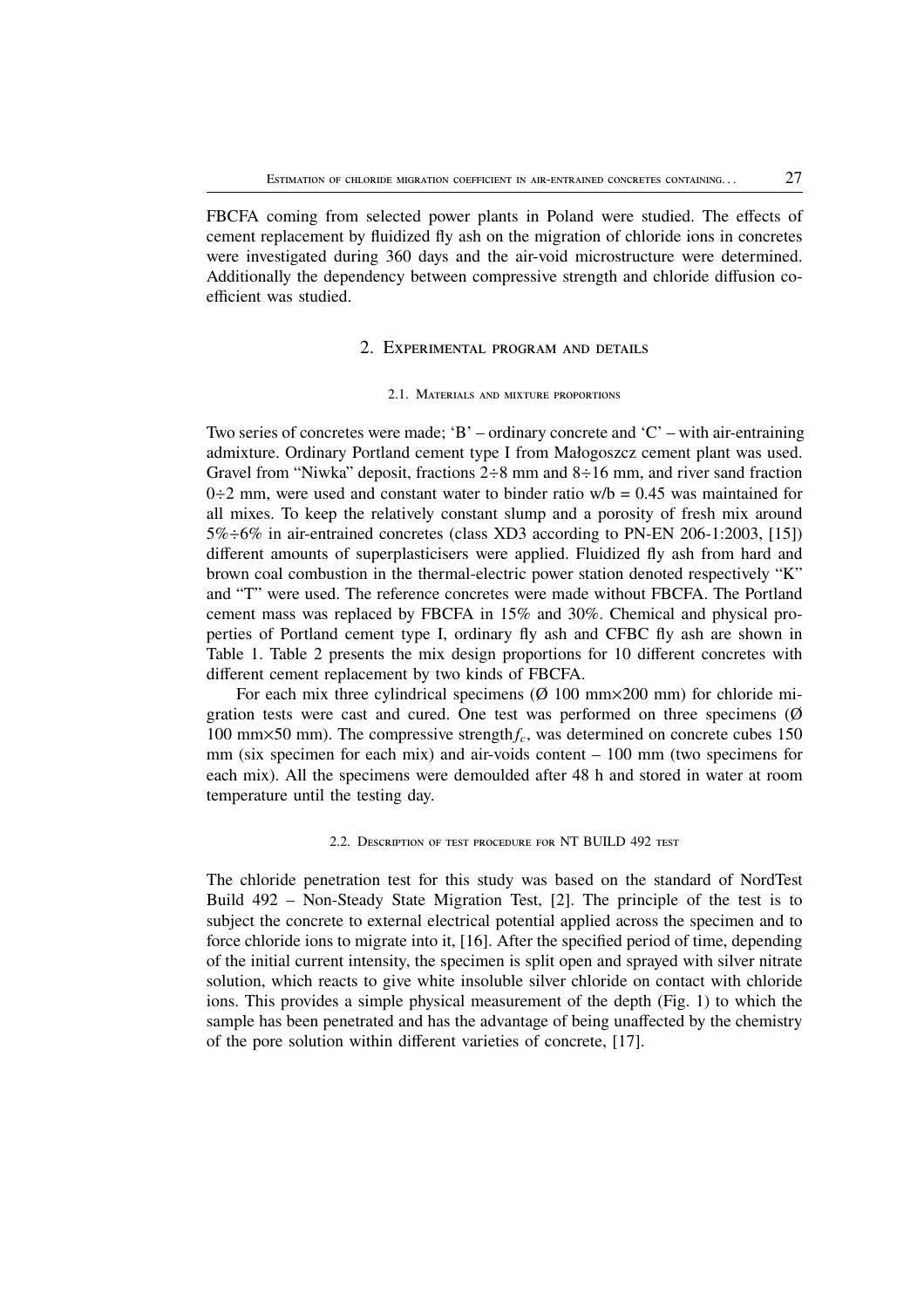### **Table 1**

|                                      |           |                  | <b>FBCFA</b>     |                   |  |  |
|--------------------------------------|-----------|------------------|------------------|-------------------|--|--|
| Chemical compounds                   | CEM I     | Ordinary fly ash | from hard coal K | from brown coal T |  |  |
| SiO <sub>2</sub>                     | 21.4      | 50.8             | 47.18            | 36.47             |  |  |
| Fe <sub>2</sub> O <sub>3</sub>       | 3.5       | 8.6              | 6.8              | 4.4               |  |  |
| $Al_2O_3$                            | 5.7       | 23.9             | 25.62            | 28.4              |  |  |
| TiO <sub>2</sub>                     | <b>NA</b> | 1.11             | 1.08             | 3.84              |  |  |
| CaO                                  | 64.1      | 4.0              | 5.84             | 15.95             |  |  |
| MgO                                  | 2.1       | 2.8              | 0.15             | 1.65              |  |  |
| SO <sub>3</sub>                      | 2.1       | 0.8              | 3.62             | 3.8               |  |  |
| Na <sub>2</sub> O                    | 0.5       | 0.8              | 1.18             | 1.64              |  |  |
| $K_2O$                               | 0.92      | 2.9              | 2.36             | 0.62              |  |  |
| $Cl^{-}$                             | 0.029     | 0.02             | 0.1              | 0.03              |  |  |
| CaO <sub>free</sub>                  | 0.9       | 0.6              | 3.4              | 4.75              |  |  |
| Specific gravity $[g/cm^3]$          | 3.15      | 2.16             | 2.68             | 2.75              |  |  |
| Los on ignition, $1000^{\circ}$ C/1h | 1.1       | 2.9              | 3.4              | 2.73              |  |  |

Chemical composition and physical characteristics of cement, siliceous fly ash, and FBCFA, [20], [21]. Skład chemiczny oraz fizyczna charakterystyka cementu, popiołu lotnego krzemionkowego i popiołu fluidalnego, [20], [21]

#### **Table 2**

Composition of the concrete mixes in  $kg/m<sup>3</sup>$  and results of concrete compressive strength. Skład mieszanek betonowych w kg/m<sup>3</sup> oraz wyniki wytrzymałości na ściskanie

|                   | Cement                                | Additive                 | Aggre-<br>Water          | Plasti- | <b>HRWR</b> | AEA | Compressive strength, [MPa] |                          |      |      |      |      |
|-------------------|---------------------------------------|--------------------------|--------------------------|---------|-------------|-----|-----------------------------|--------------------------|------|------|------|------|
| Mix               |                                       | T                        | gate<br>cizer<br>K       |         |             |     |                             |                          |      |      |      |      |
|                   | Content $\lceil \text{kg/m}^3 \rceil$ |                          |                          |         |             | 28  | 90                          | 180                      | 360  |      |      |      |
|                   |                                       |                          |                          |         |             |     | days                        | days                     | days | days |      |      |
| B <sub>0</sub>    | 360                                   | $\overline{\phantom{a}}$ | $\overline{\phantom{a}}$ | 1859    | 162         | 3.2 | 4.3                         | $\overline{\phantom{a}}$ | 55.0 | 70.0 | 72.1 | 73.9 |
| B15K              | 306                                   | $\overline{\phantom{a}}$ | 54                       | 1854    | 162         | 3.2 | 3.2                         | $\overline{\phantom{a}}$ | 56.2 | 64.3 | 64.9 | 69.9 |
| B30K              | 252                                   | $\overline{\phantom{a}}$ | 108                      | 1847    | 162         | 3.2 | 3.2                         | -                        | 51.6 | 61.0 | 63.0 | 67.2 |
| B15T              | 306                                   | 54                       | $\overline{\phantom{a}}$ | 1850    | 162         | 3.2 | 4.7                         | $\overline{\phantom{a}}$ | 60.3 | 70.4 | 72.3 | 73.8 |
| B <sub>30</sub> T | 252                                   | 108                      | $\overline{\phantom{a}}$ | 1841    | 162         | 3.2 | 5.6                         | -                        | 58.7 | 66.3 | 69.1 | 72.0 |
| C <sub>0</sub>    | 380                                   | $\overline{\phantom{a}}$ | $\overline{\phantom{a}}$ | 1822    | 171         | 3.4 | 2.7                         | 0.4                      | 46.3 | 49.8 | 54.2 | 54.8 |
| C15K              | 323                                   | $\overline{\phantom{a}}$ | 57                       | 1813    | 171         | 3.4 | 2.5                         | 0.6                      | 47.2 | 48.4 | 49.6 | 57.3 |
| C30K              | 266                                   | $\overline{\phantom{a}}$ | 114                      | 1803    | 171         | 3.4 | 3.4                         | 0.6                      | 46.8 | 56.4 | 60.1 | 64.8 |
| C15T              | 323                                   | 57                       | $\overline{\phantom{a}}$ | 1810    | 171         | 3.4 | 3.8                         | 0.6                      | 45.3 | 50.1 | 53.8 | 60.9 |
| C30T              | 266                                   | 114                      | $\overline{\phantom{a}}$ | 1800    | 171         | 3.4 | 4.8                         | 0.6                      | 46.3 | 47.7 | 49.3 | 49.9 |

HRWR – high range water reducer, AEA – air-entraining admixture

The conformity criteria for concretes according to Non-Steady State Migration Test, [2] are based on the voltage magnitude, temperature of anolite measured on the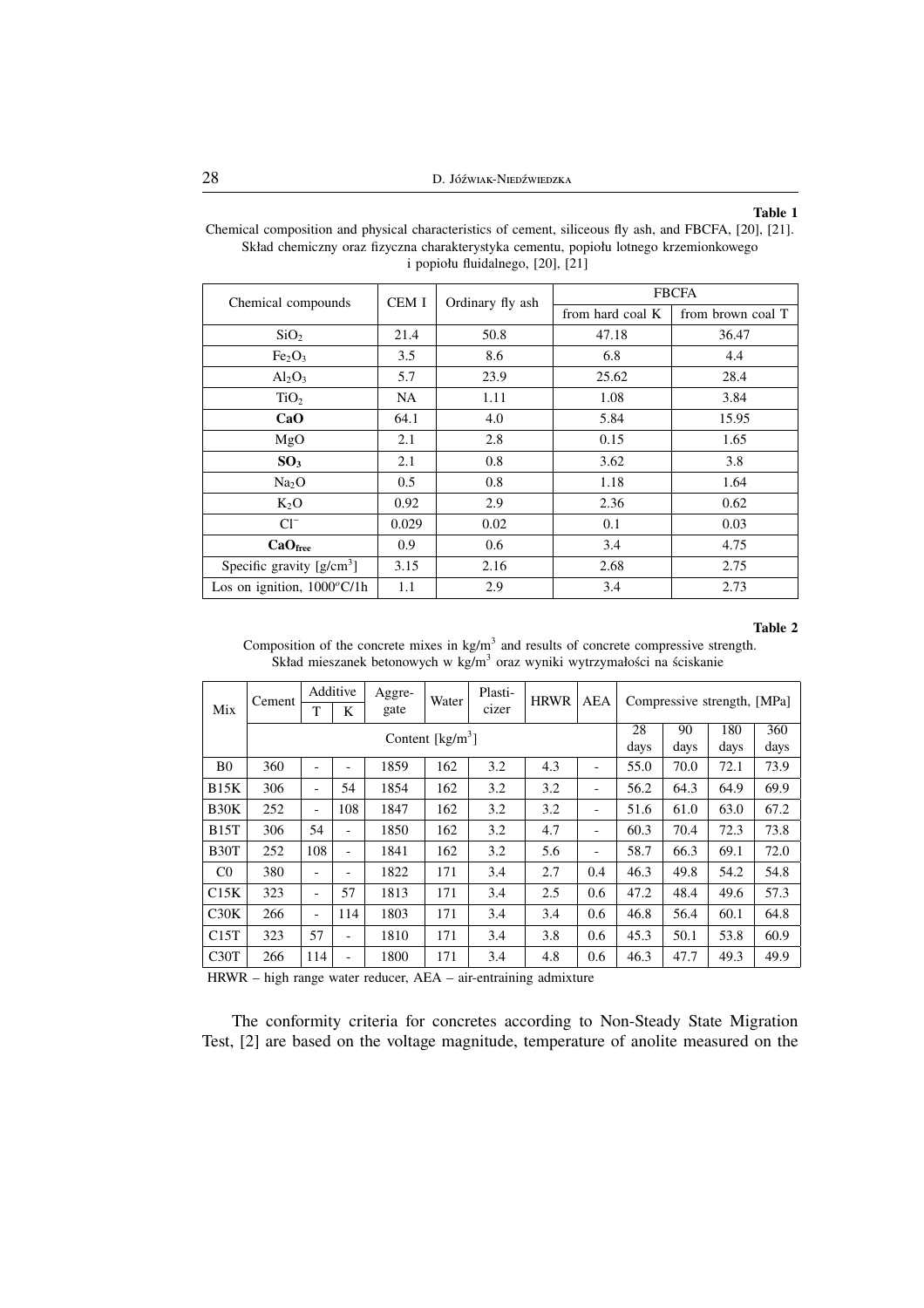

$$
x_d = \frac{1}{7} \sum_{i=1}^{7} x_i = 29.8 \, \text{mm}
$$

Specimen ø 100 mm, depth  $-50$  mm

Fig. 1. Example of the depth of chloride ions penetration in a concrete B0, specimen tested after 28 days of curing.

Rys. 1. Przykład głębokości wniknięcia jonów chlorkowych w beton B0, próbka badana po 28 dniach dojrzewania

beginning and end of test and the depth of chloride ions penetration, are shown in Table 3. The non-steady-state migration coefficient, *Dnssm*, is calculated from equation derived from the second Fick's law:

(2.1) 
$$
D_{nssm} = \frac{0.0239(273+T)L}{(U-2)t} \left(x - 0.0238\sqrt{\frac{(273+T)Lx}{U-2}}\right),
$$

here:

 $D_{nssm}$  – non-steady-state migration coefficient,  $x10^{-12}$  [m<sup>2</sup>/s],

 $U$  – absolute value of the applied voltage [V],

*T* – average value of the initial and final temperature in the anolyte solution  $\lceil \circ C \rceil$ ,

*L* – thickness of the specimen [mm],

 $x$  – average value of the penetration depths [mm],

 $t$  – test duration [h].

### **Table 3**

Estimation of the concrete resistance to chloride ions penetration, [22]. Określenie odporności betonów na wnikanie jonów chlorkowych, [22]

| Diffusion coefficient                                 | Resistance to chloride penetration |  |  |
|-------------------------------------------------------|------------------------------------|--|--|
| $\langle 2 \times 10^{-12} \,\mathrm{m}^2/\mathrm{s}$ | Very good                          |  |  |
| $2 - 8 \times 10^{-12}$ m <sup>2</sup> /s             | Good                               |  |  |
| $8 - 16 \times 10^{-12}$ m <sup>2</sup> /s            | Acceptable                         |  |  |
| $>16\times10^{-12}$ m <sup>2</sup> /s                 | Unacceptable                       |  |  |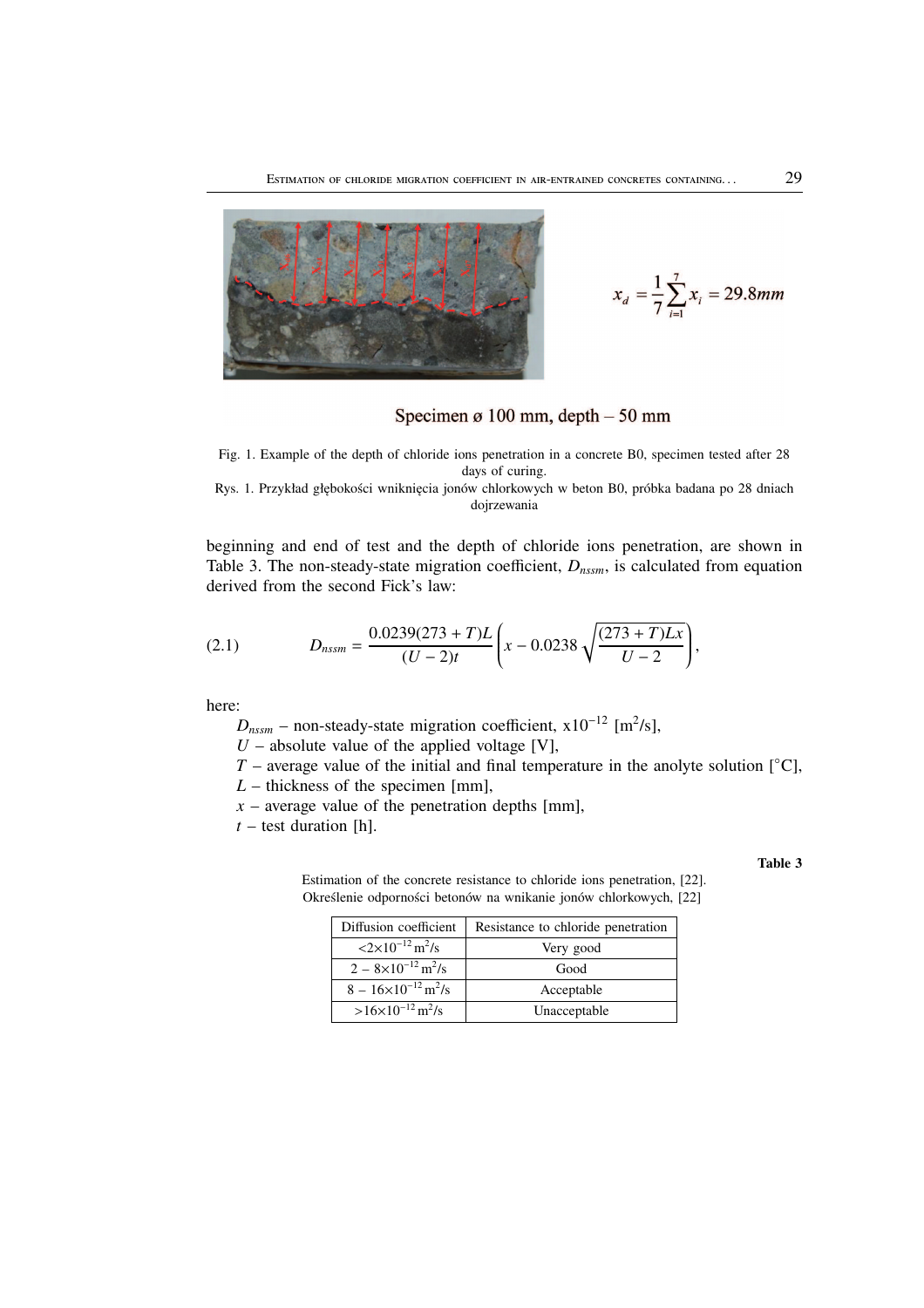### 2.3. DESCRIPTION OF THE AIR-VOID ANALYSIS

Air-content *A*, specific surface  $\alpha$ , spacing factor  $\bar{L}$  and the content of micropores below 0.3 mm  $A_{300}$  in the hardened concrete specimens were measured with the PN-EN 480-11, [18] method on plane sections after 28 days. Technique of careful preparation of specimen surface was used and described in [19]. Flat specimens of planar dimensions 100×100 mm were polished with SiC powders of different gradation. A special program for automated air void analysis was used based on the linear traverse method was used. Each specimen was tested using 45-traverse lines. Digital image analysis of plane sections was performed using stereomicroscope Nikon SMZ 800 and Image Pro Plus image analysis software.

Additionally, the evaluation of the concrete microstructure was performed using thin sections prepared from concrete before the tests. The fluorescent epoxy impregnated thin sections used for this study were prepared according to [23]. The concrete thin section was ground to thickness of  $25-30 \mu m$ . Thin section analysis were prepared using optical polarizing microscope Olympus BX51 connected with digital camera. The thin sections were examined in ordinary light, crossed polarized light (also with lambda plate) and fluorescent light.

## 3. RESULTS AND DISCUSSION

## Compressive strength

The values of the compressive strength are shown in Table 2. The results show that different behavior is observed in the concretes of series B and series C. This can be explained by the different grain size compared to the Portland cement and also the content of CaO*free* in FBCFA was 5-7 times higher than in traditional fly ash, Table 1, which can influence the cement hydration process.

In ordinary concretes the most rapid increase of compressive strength was noticeable between 28 and 90 days of maturity period, further up to 360 days the increase of compressive strength was negligible. After one year the similar values of compressive strength achieved on two concretes, the reference concrete without addition of FBCFA – B0 and the concrete with 15% of FBCFA from brown coal – B15T. Non air-entrained concretes with FBCFA from brown coal exhibited slow hardening but achieved comparative values to the reference concrete only after 360 days.

The air entraining admixture (series C) decreased the compressive strength compared to non air-entrained concretes (series B). On the contrary to the series B, in air-entrained concretes the highest values of the compressive strength were achieved for concretes with 30% of FBCFA from hard coal  $(C30K)$  – at 60 days and at 90 days. All values of compressive strength obtained after 28 days in series C were comparable, but after one year the air-entrained concretes with addition of FBCFA showed higher compressive strength than the reference concrete C0.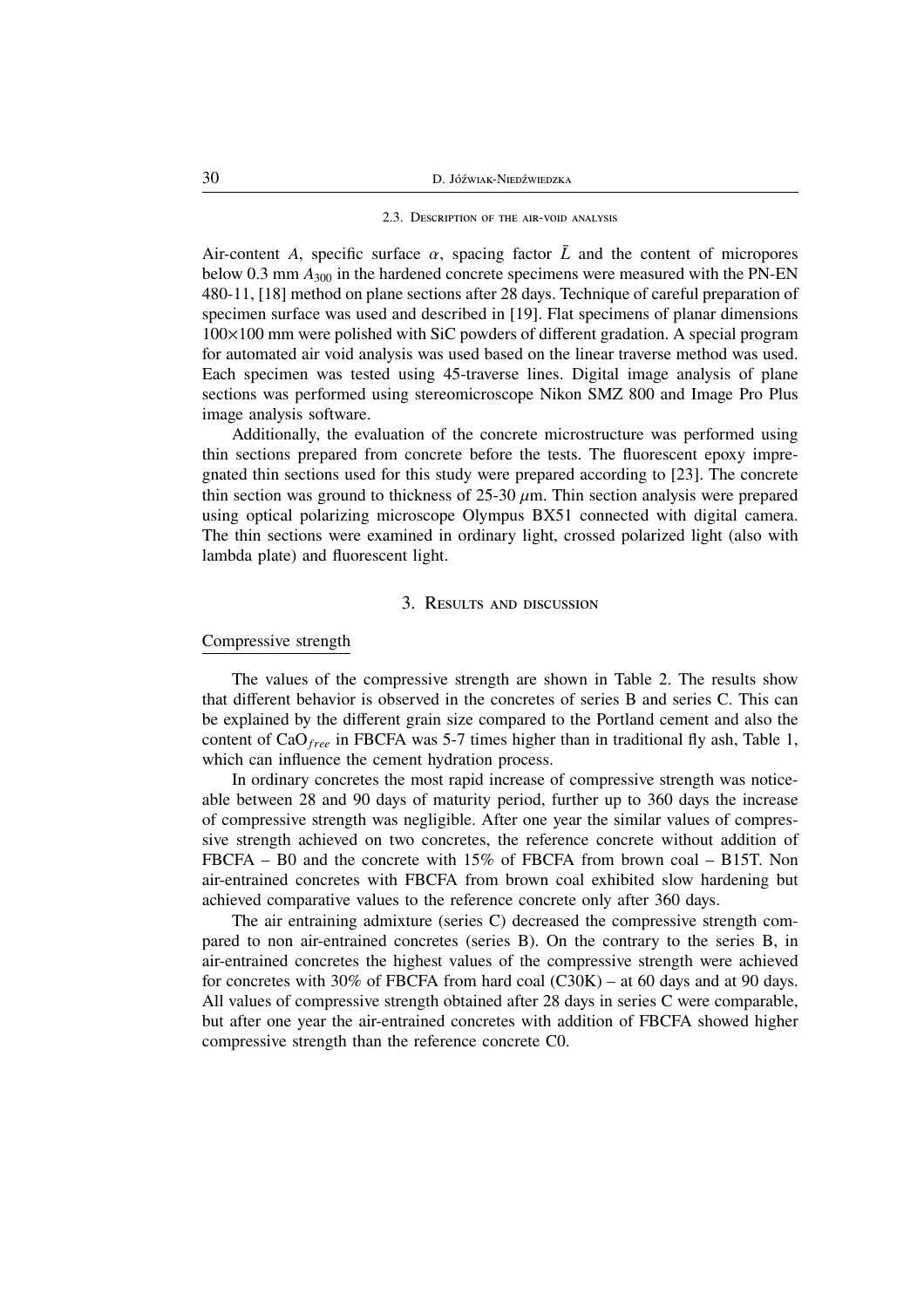### Chloride ions migration

Fig. 2 and Fig. 3 present the effect of FBCFA content on chloride migration coefficients in non air-entrained (B) and air-entrained (C) concretes. There was a decrease in non-steady-state migration coefficient *Dnssm* in all series as the curing period increased up to 360 days. The results show also the general trend in almost all concrete mixtures that value of *Dnssm* decreased with increased FBCFA content because of the changes in concrete microstructure.



Fig. 2. Chloride migration coefficients for non air-entrained concretes, series B. Rys. 2. Współczynnik migracji jonów chlorkowych w nienapowietrzonych betonach, seria B

The concretes without FBCFA were the ones that showed the highest values of *Dnssm* (only acceptable resistance to chloride penetration). In all concrete series the chloride migration coefficient tested after 90 days showed relative stabilization, Fig. 2 and Fig. 3. In almost all concretes the differences in chloride migration coefficients tested after 90 and 180 days are small and their values are smaller than standard deviations value. Concretes in series B with FBCFA from brown coal showed lowest values of *Dnssm* compared to concretes with FBCFA from hard coal, both 15% and 30% of cement replacement by FBCFA. In non air-entrained concretes – series B – with FBCFA both from hard coal and brown coal, showed decrease in *Dnssm* proportional to the FBCFA content.

In air-entrained concretes – series C, better resistance to chloride penetration is achieved in concretes made with FBCFA from hard coal. The differences in  $D_{n_{\text{S6}}m}$ between concretes C15K and C30K are small and can be neglected. The reference concrete C0 and concretes made with FBCFA from hard coal showed systematic decreasing of chloride migration coefficient during the maturity period. In concrete with FBCFA from brown coal with 30% cement replacement (C30T) it was found that the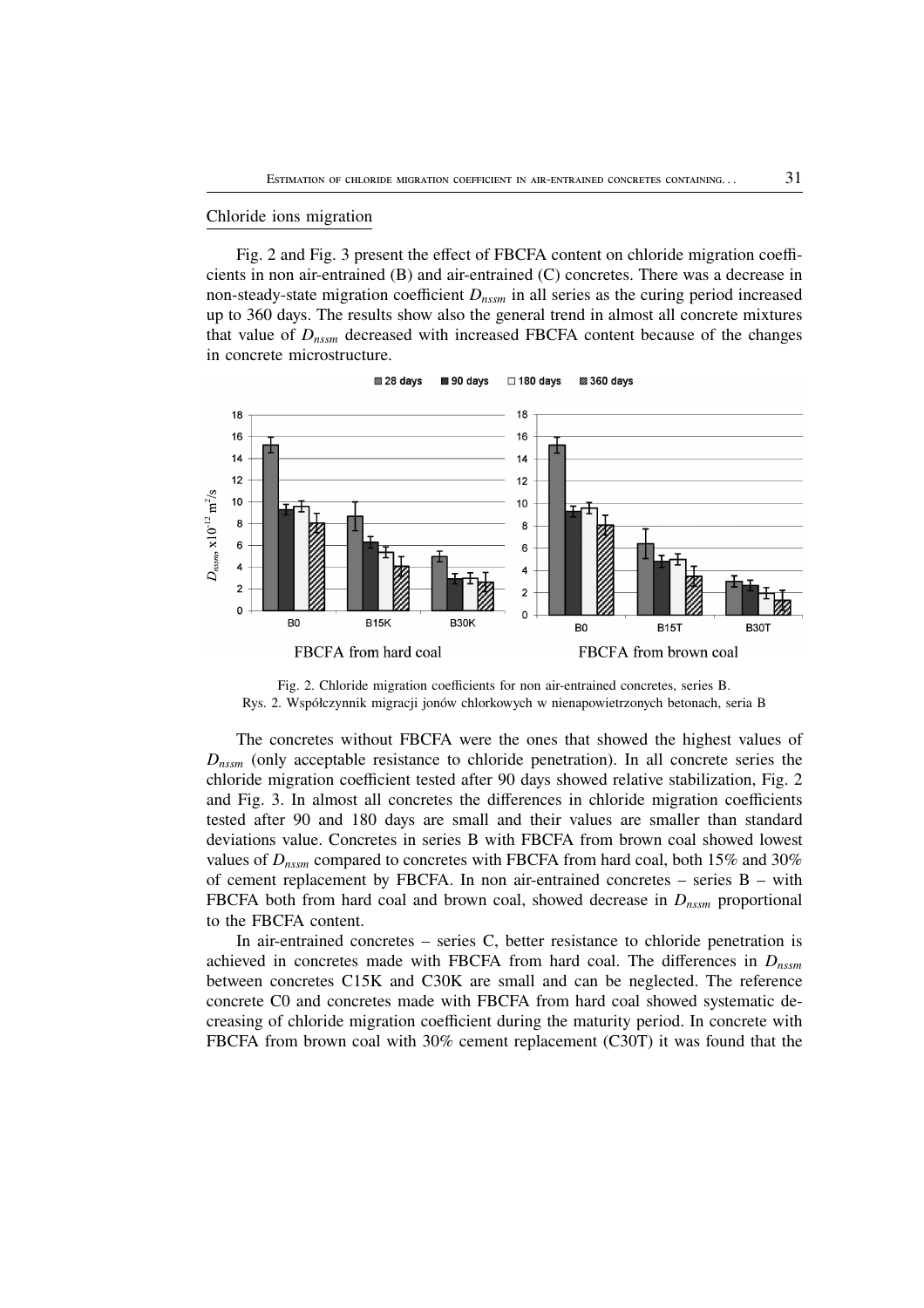

Fig. 3. Chloride migration coefficients for air-entrained concretes, series C. Rys. 3. Współczynnik migracji jonów chlorkowych w napowietrzonych betonach, seria C

chloride migration coefficient was lower that for concrete C15T not before 180 days of curing. The chloride resistance of concrete C30T tested after 90 days is equal to those for ordinary concrete C0 tested after 28 days.

In air-entrained concretes with FBCFA replacement the differences between *Dnssm* tested after 28 and 90 days are higher than for concretes without air-entraining admixture, especially for concretes with FBCFA from brown coal.

The correlation between chloride migration coefficient and compressive strength after 28, 90, 180 and 360 days, for series B is shown in Fig. 4. In all concretes a decrease in *Dnssm* is observed as compressive strength increases. This happens because the microstructure of the cement paste becomes denser during the curing period. For concretes series B, without air-entraining admixture the relationship between chloride resistance and compressive strength in time is almost linear  $(R^2$  – squared of the coefficient of correlation nearly 1). The greater decrease of chloride migration coefficient with increase of compressive strength is observed for concretes without FBCFA. Higher content of FBCFA results also in decreasing of  $D_{nssm}$  with increase of  $f_c$  but the tendency is less visible. In air-entrained concretes this tendency is not so clear. The chloride migration coefficient decreases with increase of compressive strength but the differences between concretes with 15% and 30% of FBCFA are not noticeable.

### Porosity and microstructure of air-voids

Fig. 5 shows the porosity of fresh mix in non air-entrained and air-entrained concretes. Series B varied from 1.3% (B30K) to 2.1% (B0), in series C from 5.8% (C30K) to 6.8% (C15K). For concretes series B the values of porosity were slightly decreasing with increase of FBCFA content. For series C the highest results were obtained for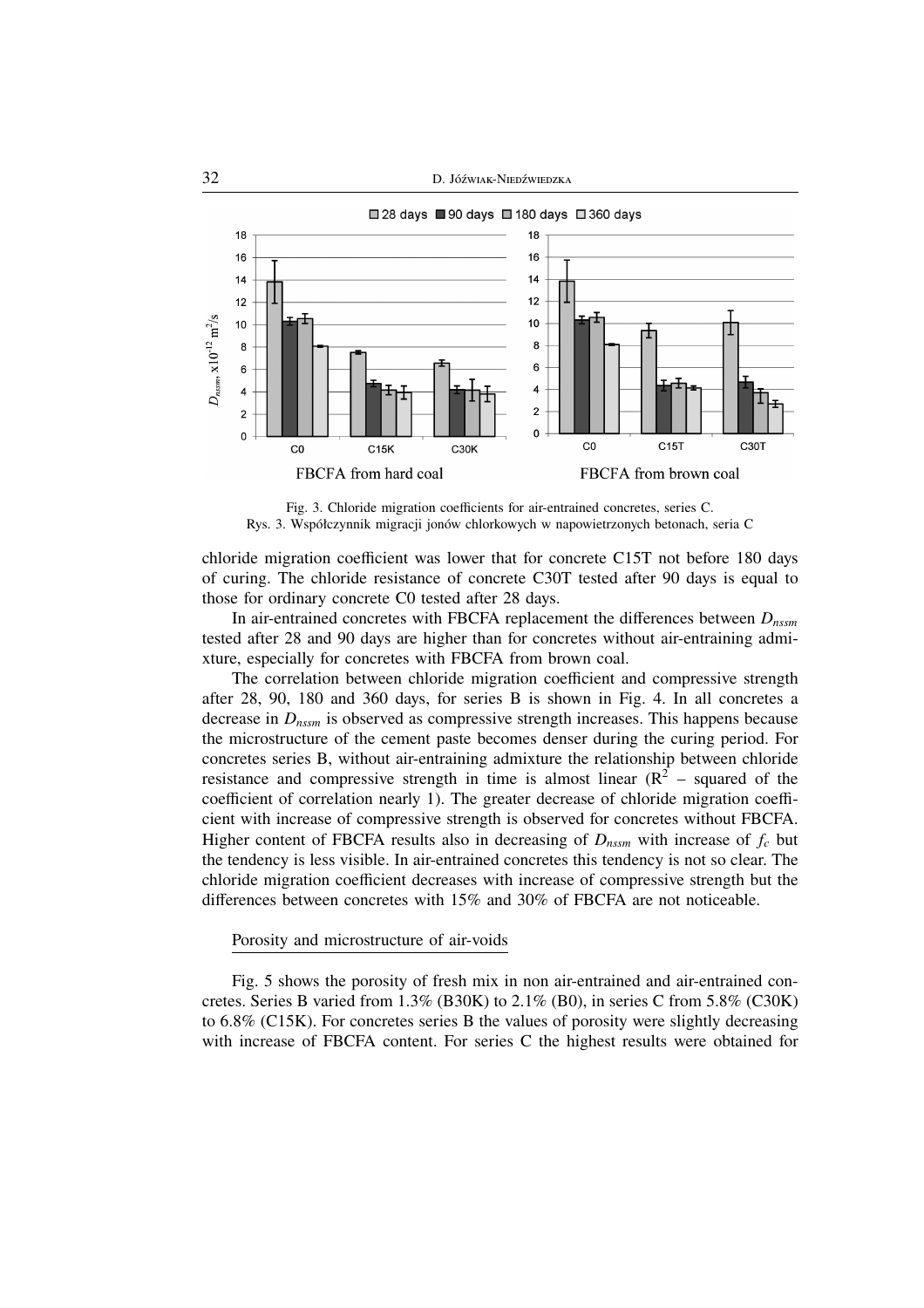

Fig. 4. Correlation between chloride migration coefficient and compressive strength after 28, 90, 180 and 360 days of curing, non air-entrained concretes, series B. Rys. 4. Zależność między współczynnikiem migracji chlorków i wytrzymałości na ściskanie po 28, 90,

180 i 360 dniach dojrzewania, nienapowietrzone betony, seria B

concrete with 15% of FBCFA, but the differences in results were contained in standard deviation. The use of FBCFA did not deteriorate the porosity of fresh mix.

Similarly, the influence of FBCFA on total air content in hardened concrete was negligible. In air-entrained concretes the values of air content *A*, and consequently that of specific surface  $\alpha$ , spacing factor  $\bar{L}$  and content of micropores  $A_{300}$  were improved by FBCFA content, Table 4, e.g. the total air-content of concretes varied from 4.59% to 5.13%. The difference in *A*<sup>300</sup> value between FBCFA from hard coal and brown coal are visible only for concretes with 30% of replacement, but it is similar to measurements errors. The concrete without FBCFA addition did not show higher porosity than other concretes. The percentage of micropores below 300  $\mu$ m increased with increasing of FBCFA content, Fig. 6, what is important due to the ingress of harmful chloride ions.

The particle size distribution, the content of unburned carbon and the chemical composition (CaO, CaO*free* and SO3) influences the concrete properties. In fly ash with low content of loss on ignition the spherical particles dominate but when the content of unburned carbon is high (like in FBCFA) the conglomerate both, spherical and irregular shape is visible. The non spherical grains and high content of CaO in FBCFA from brown coal would influence on the activity of the air-entraining admixture. The relation between the content of unburned carbon and the chemical admixtures,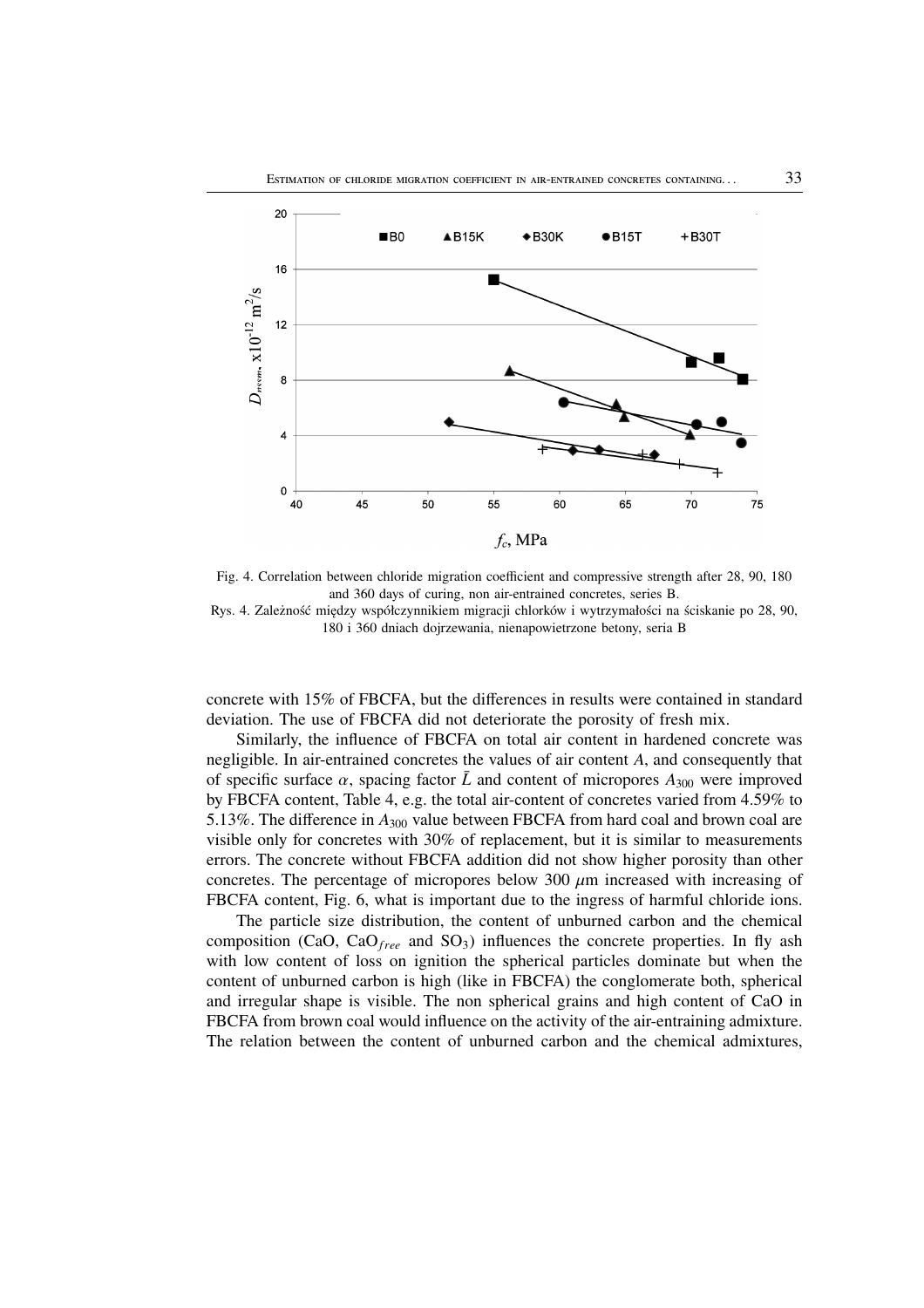

Fig. 5. Porosity of fresh mix in non air-entrained (B) and air-entrained (C) concretes vs content of FBCFA.





Fig. 6. Total air content and content of micropores below  $300 \mu m - A_{300}$  in concretes series B and C. Rys. 6. Całkowita zawartość porów powietrznych i zawartość mikroporów poniżej 300 µm – *A*<sup>300</sup> w betonach serii B i C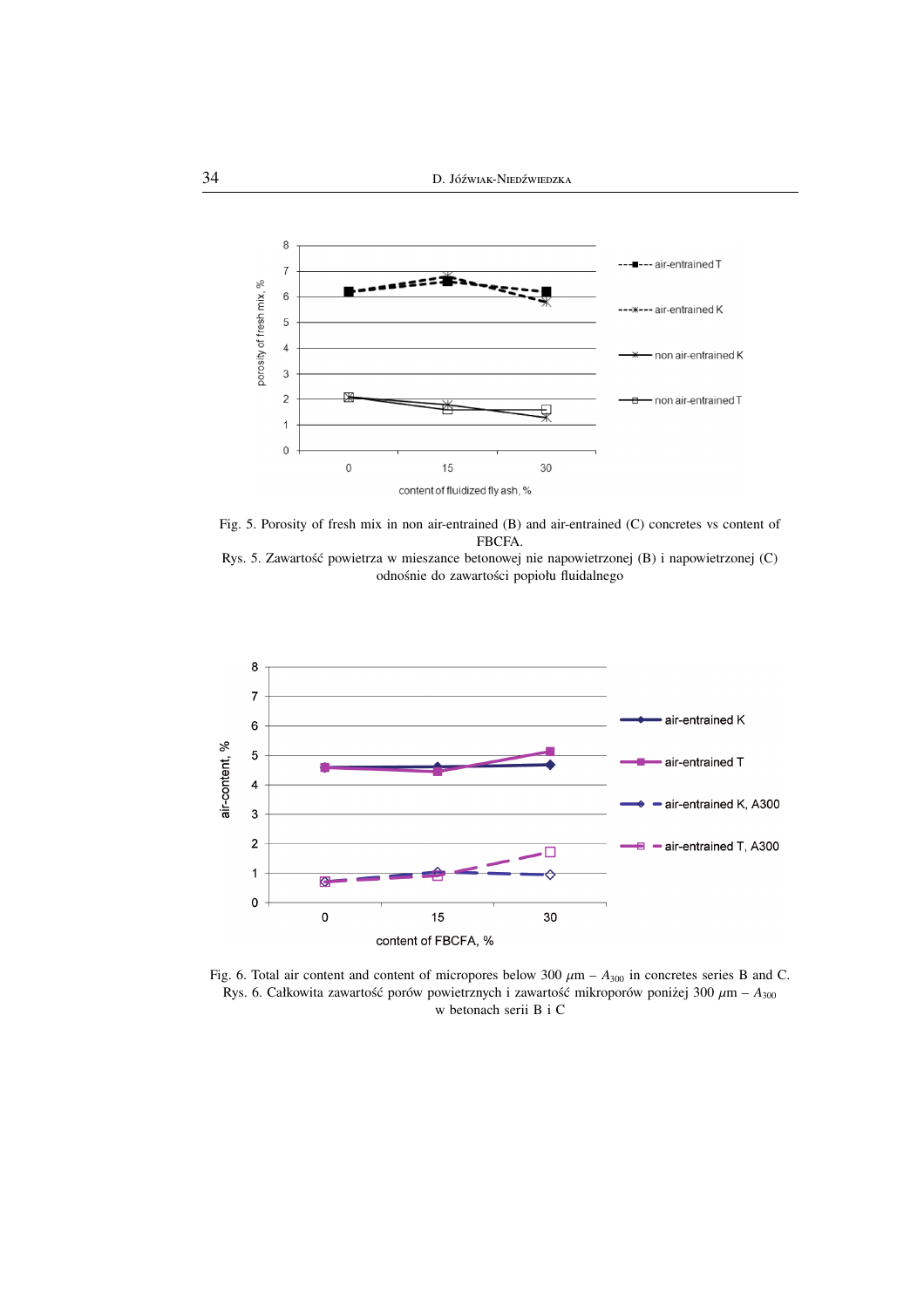| Mix  | Air content | Spacing factor | Specific surface             | Micropores below           |
|------|-------------|----------------|------------------------------|----------------------------|
|      | $A[\%]$     | $L$ [mm]       | $\alpha$ [mm <sup>-1</sup> ] | 300 $\mu$ m $A_{300}$ [mm] |
| C0   | 4.59        | 0.317          | 14.37                        | 0.71                       |
| C15K | 4.61        | 0.259          | 17.52                        | 1.04                       |
| C30K | 4.68        | 0.297          | 15.86                        | 0.95                       |
| C15T | 4.45        | 0.310          | 19.74                        | 0.92                       |
| C30T | 5.13        | 0.199          | 20.51                        | 1.72                       |

The characteristic of the air-voids microstructure. Charakterystyka mikrostruktury porów powietrznych

especially air-entraining admixture, seems to play a principal role in chloride resistance of concrete.



Fig. 7. Microstructure of the air-entrained concretes C0 (a) and C30K (b), ordinary plane polarized light, magnification ×40.

Rys. 7. Mikrostruktura napowietrzonych betonów C0 (a) i C30K (b), światło przechodzące, równoległe nikole, powiększenie 40×

**Table 4**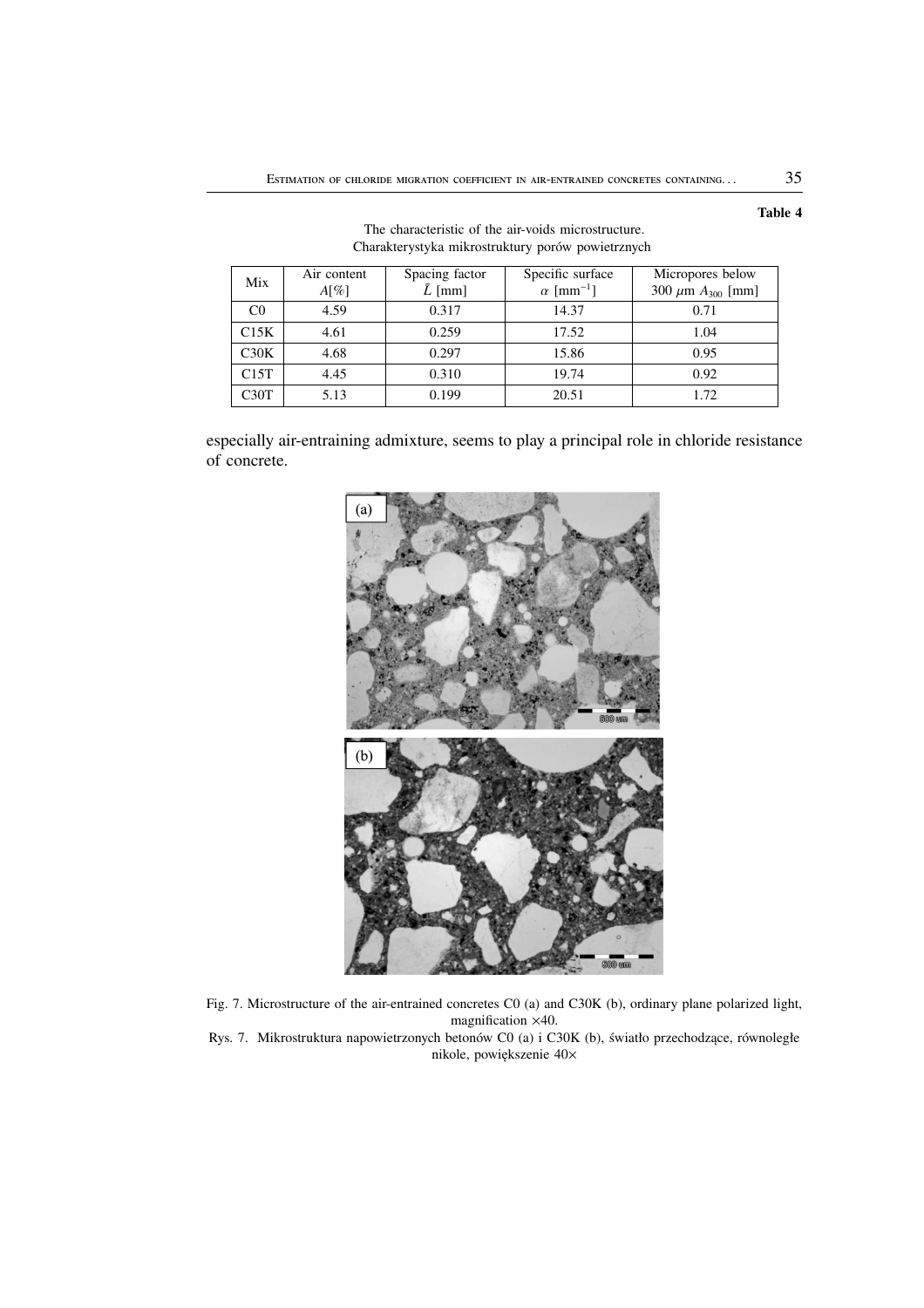The results of thin section analysis of tested concretes revealed that all concretes appeared sound with a dense dark paste. The reference concretes, both series B and C, contained the higher amount of the cement grains relicts with visible alite, belite and ferrite grains than concretes made with FBCFA. The content of the unburned carbon particles increased with the increasing of the addition of the FBCFA, Fig. 7, so the color of the paste becomes darker. Fly ash particles are observed in the paste in concretes with FBCFA. In addition, numerous zones of less-dense paste were observed at the aggregate-paste interfaces (especially below the aggregate particles) in the plain concrete mixes. The air content of the samples were visually estimated and all in all seemed to correlate with the plane section analysis. The volume of air-voids decreased with the content of the FBCFA.

## 4. CONCLUSIONS

Based on the results and discussion, the following conclusions are proposed:

- 1. The chloride migration coefficient in all tested concretes decreased with their age.
- 2. In non air-entrained concrete the decreasing of *Dnssm* was proportional to the content of both kinds of FBCFA. It means that for higher FBCFA content lower values of *Dnssm* have been obtained. The chloride resistivity for concretes with FBCFA from hard coal was slightly higher than for FBCFA from brown coal. FBCFA improved resistance against chloride ions intrusion in non air entrained
- concretes. 3. In air-entrained concretes with FBCFA from brown coal chloride diffusion coefficient *Dnssm*:
	- was higher than in non air-entrained concrete,
	- was higher at early stage of hydration (up to 180 days) for 30% replacement than for 15% replacement.
- 4. The chloride resistance of air-entrained concretes with FBCFA replacement was higher than for air-entrained concrete without addition of FBCFA, but the value of *Dnssm* for 28 and 90 days for brown coal have been considerably higher than for non air-entrained concretes.
- 5. In air-entrained concretes FBCFA should be applied as partial cement replacement with caution.

### **ACKNOWLEDGEMENTS**

This work was supported by Project nr R04 013 01 sponsored by the Ministry of Research and High Education, Warsaw, Poland, to which the author is grateful.

All concrete specimens and their compression tests have been executed in the Institute of Building Materials and Structures, Faculty of Civil Engineering, Cracow University of Technology, under Professor Jacek Śliwiński's supervision.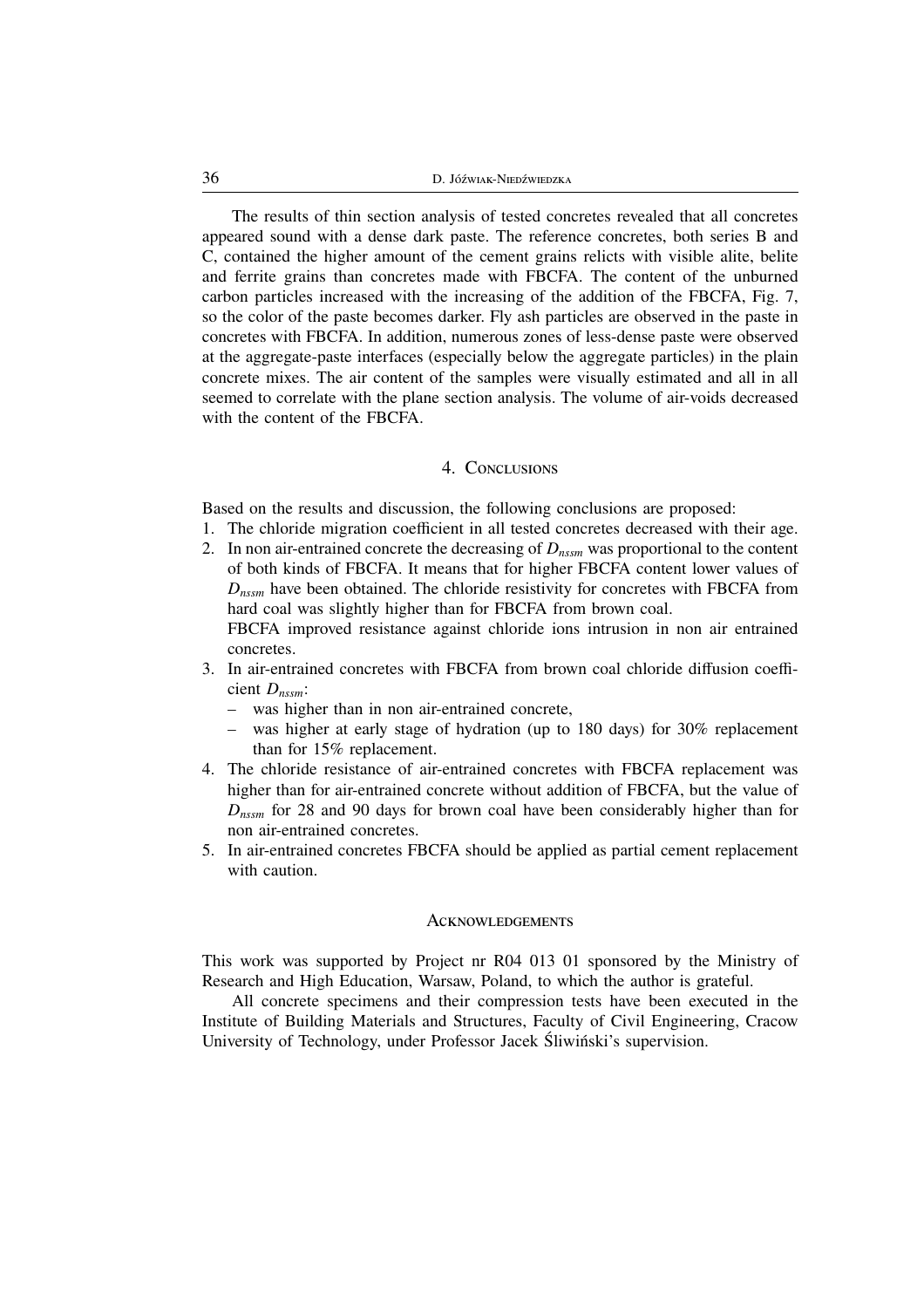### **REFERENCES**

- 1. H. Hou, G. ZHANG, Assessment on chloride contaminated resistance of concrete with non-steady-state *migration method*, Journal of Wuhan University of Technology – Mater. Sci. Ed., **19**, 4, December 2004.
- 2. Nordtest Method NT Build 492. Concrete. mortar and cement-based repair materials: Chloride migration coefficient from non-steady-state migration experiments, 1999.
- 3. A.M. SHARFUDDIN, O. KAYALI, W. ANDERSON, Chloride penetration in binary and ternary blended *cement concretes as measured by two different rapid methods*, Cement and Concrete Composites 30, 576-582, 2008.
- 4. L. BERTOLINI, B. ELSNER, P. PEDEFERRI, R. POLDER, Corrosion of Steel on Concrete, Prevention, Diagnosis, Repair, Wiley-VCH, pp. 392, 2003.
- 5. A.L.G. GASTALDINI, G.C. ISAIA, T.F. HOPPE, F. MISSAU, A.P. SACILOTO, *Influence of the use of rice husk ash on the electrical resistivity of concrete: A technical and economic feasibility study*, Construction and Building Materials, **23**, 11, 3411-3419, 2009.
- 6. P. CHINDAPRASIRT, C. CHOTITHANORM, H.T. CAO, V. SIRIVIVATNANON, *Influence of fly ash fineness on the chloride penetration of concrete*, Construction and Building Materials **21**, 356-361, 2007.
- 7. W. CHALEE, C. JATURAPITAKKUL, Effects of W/B ratios and fly ash finenesses on chloride diffusion coef*ficient of concrete in marine environment*, Materials and Structures, online, DOI 10.1617/s11527-008- -9398-2, 2008.
- 8. D. Jóźwiak-Niepźwiepzka, *Scaling resistance and resistivity of concretes containing fluidized bed combustion fly ash*, 3*rd* International Symposium on Non-Traditional Cement&Concrete, Brno, Czech Republic, 10-13 June 2008, 348-355.
- 9. B. PACEWSKA, G. BLONKOWSKI, I. WILIŃSKA, *Investigations of the influence of different fly ashes on cement hydration*, Journal of Thermal Analysis and Calorimetry, **86**, 1, 179-186, 2006.
- 10. J. HAVLICA, I. ODLER, J. BRANDSTETR, R. MIKULIKOVA, D. WALTHER, Cementitious materials based *on fluidized bed coal combustion ashes*, Non-Traditional Cement and Concrete, 2002, Brno, Czech Republic, 292-305.
- 11. R.E. CONN, K. SELLAKUMAR, A.E. BLAND, *Utilization of CFB fly ash for construction applications*, Proc. 15th Int.Conf. on Fluidized Bed Combustion ASME, 19, 1999.
- 12. M. ZIELIŃSKI, *Effects of FBC fly ash on mechanical properties and durability of concrete*, US-Poland Workshop on Diagnostics of Concrete Materials and Structures for Infrastructure Facilities, Warsaw. May 2004, 159-165.
- 13. Y.P. CHUGH, A. PATWARDHAN, S. KUMAR, *Demonstartion of CFB ash as a cement substitute in concrete pier foundations for photo-voltanic power system at SIUC*, World of Coal Ash (WOCA), May 7-10, 2007, Covington, Kentucky, USA, http://www.flyash.info/2007/127chugh.pdf
- 14. M.A. GLINICKI, M. ZIELIŃSKI, Air void system in concrete containing circulating fluidized bed combu*stion fly ash*, Materials and Structures, **41**, 4, 681-687, 2008.
- 15. PN-EN 206-1:2003 Concrete Part 1: Specification. performance. production and conformity.
- 16. A.T. HORIGUCHI, N. SAEKI, *Chloride Penetration into Fiber Reinforced Concrete under Static and Cyclic Compressive Loading*, 10DBMC International Conference On Durability of Building Materials and Components, Lyon 17-20 April 2005, http://www.irbdirekt.de/daten/iconda/06059016367.pdf
- 17. N. Lee, *Post-demould curing of heat-treated concrete: Necessity or complication?* NZS 3101: Part 2. BRANZ Ltd, Judgeford, New Zealand, http://www.branz.co.nz/cms show download.php?id=57
- 18. PN-EN 480-11:2008, Admixtures for concrete, mortar and grout. Test methods. Determination of air void characteristics in hardened concrete.
- 19. A.M. B *et al.*, *Diagnosis of Concrete and High Performance Concrete by Structural Analysis* (in Polish), IFTR PAS, Warsaw 2003.